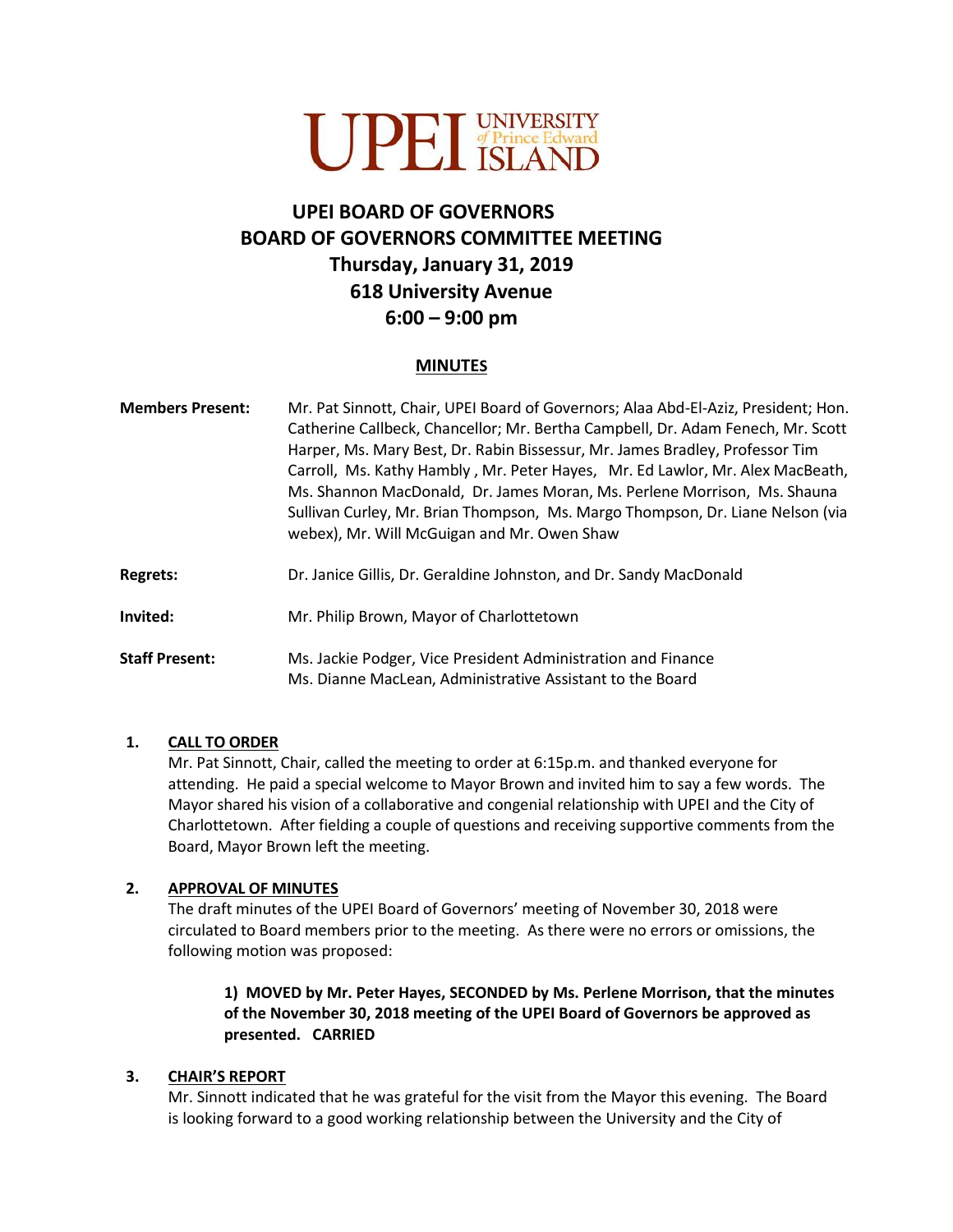Charlottetown.

Mr. Sinnott informed Board members that he, the President and the Chancellor, attended a most enjoyable and successful UPEI New Year's Day Levee.

Mr. Sinnott, on behalf of the Board, congratulated President Abd-El-Aziz for recently being admitted as a Fellow of the Royal Society of Chemistry.

#### **4. PRESIDENT'S REPORT**

President Abd-El-Aziz provided a written report to Board.

The President informed Board members that there Is a lot of interest around UPEI offering the following programs: Psychology, Political Science, Economics, Applied Communication, Leadership and Culture and Theatre Arts in Egypt. The Chair of the Board of the University of Canada Egypt visited UPEI recently and met with the Dean of Arts to discuss future offerings of various programs.

The President reported that he and Mr. Sinnott will be travelling to Juan Carlos University in Madrid, Spain to meet with the President and to speak about Convocation ceremonies and other matters pertaining to the Masters of Global Affairs Degree. Adam Fenech and James Moran spoke positively about their experiences teaching these students when they were on the UPEI campus. The students in the Masters of Global Affairs program are now in Madrid to begin their second semester.

The President noted that the Inspire Campaign has exceeded its goal of \$50M and well before the end date of December 31, 2019. He will be announcing the closing of this campaign in the next 3-4 weeks.

### **5. CAMPUS MASTER PLAN REFRESH - APPROVAL**

Ms. Jackie Podger informed Board members that section 1.3 of the Campus Master Plan has been updated to reflect the updated 2018-2023 UPEI Strategic Plan. As well, a couple of pictures have been replaced with more current photos. As Board members had no questions or concerns, the following motion was proposed:

#### **2) MOVED by Ms. Margo Thompson, SECONDED by Professor Tim Carroll that the UPEI Board of Governors approves the Campus Plan Update January 2019 as presented. CARRIED**

#### **6. SENATE REPORT**

A written report was provided to Board members in the meeting package and contained the following information.

The Senate Committee met on Friday, January 11th.

i) Senate Dates for the Winter Semester have been adjusted and the new dates are

March 1<sup>st</sup> April 5<sup>th</sup> May 3<sup>rd</sup>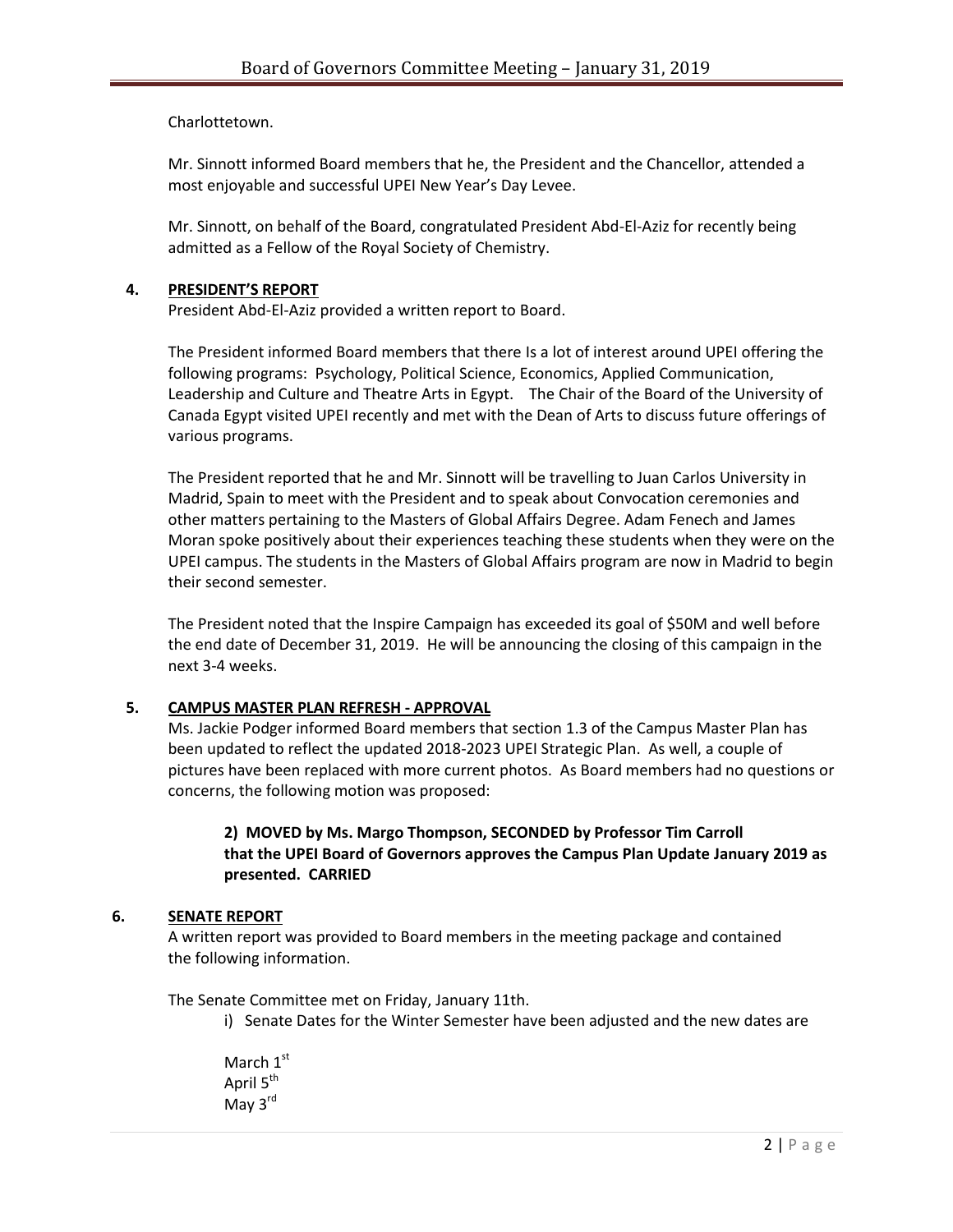ii) Senators were also informed that a proposal will be coming forward for approval to increase the Convocation ceremonies to three.

iii) President Abd-El-Aziz reported that he spoke at a National Conference on Education in Egypt before Christmas, and there was a great deal of interest in what UPEI is doing in the following programs:

Psychology (not just undergraduate but the doctoral degree) Political Science Economics Applied Communication, Leadership and Culture Theatre Arts

iv) 120 students applied to graduate before the next scheduled convocation ceremony and these were all approved at the Senate meeting.

v) University Librarian Search Committee has short-listed three candidates. Each of these will be providing a public presentation to the campus community in the near future.

#### **7. STUDENT UNION REPORT**

Mr. Will McGuigan reported on a number of issues including a campaign on Mental Health where hearts are being sent to the Minister of Health in Ottawa. This is a collaboration event with other universities in the Maritimes and is timely as UPEI's Mental Health week is scheduled for next week.

He noted that the Student Union has started a food bank in the student centre providing not only food, but supplies such as pencils, pens, paper, toothpaste, toothbrushes etc.

The Student Union has started a new initiative called "Panther Patrol" which is a shuttle service for students to and from grocery stores in the area on Wednesday evenings after Trivia. They also will provide shuttle service to and from the airport for students requiring transportation.

Mr. McGuigan also noted that finding available and affordable student housing, especially in September and January is was a big issue for students.

#### 8**. BOARD COMMITTEES' UPDATE**

**a) Property & Asset**: Ms. Margo Thompson reported that a concept for a recognition piece for Alex B. Campbell was presented to the Property Committee. The Committee provided constructive, detailed ideas and asked management to work with an architect to incorporate the Committee's ideas. The result will be brought to the committee for review, approval and recommendation.

Ms. Thompson informed the Board that renovations for the W. A. Murphy Centre and Robertson Library will be proceeding. An RFP for design is going out soon.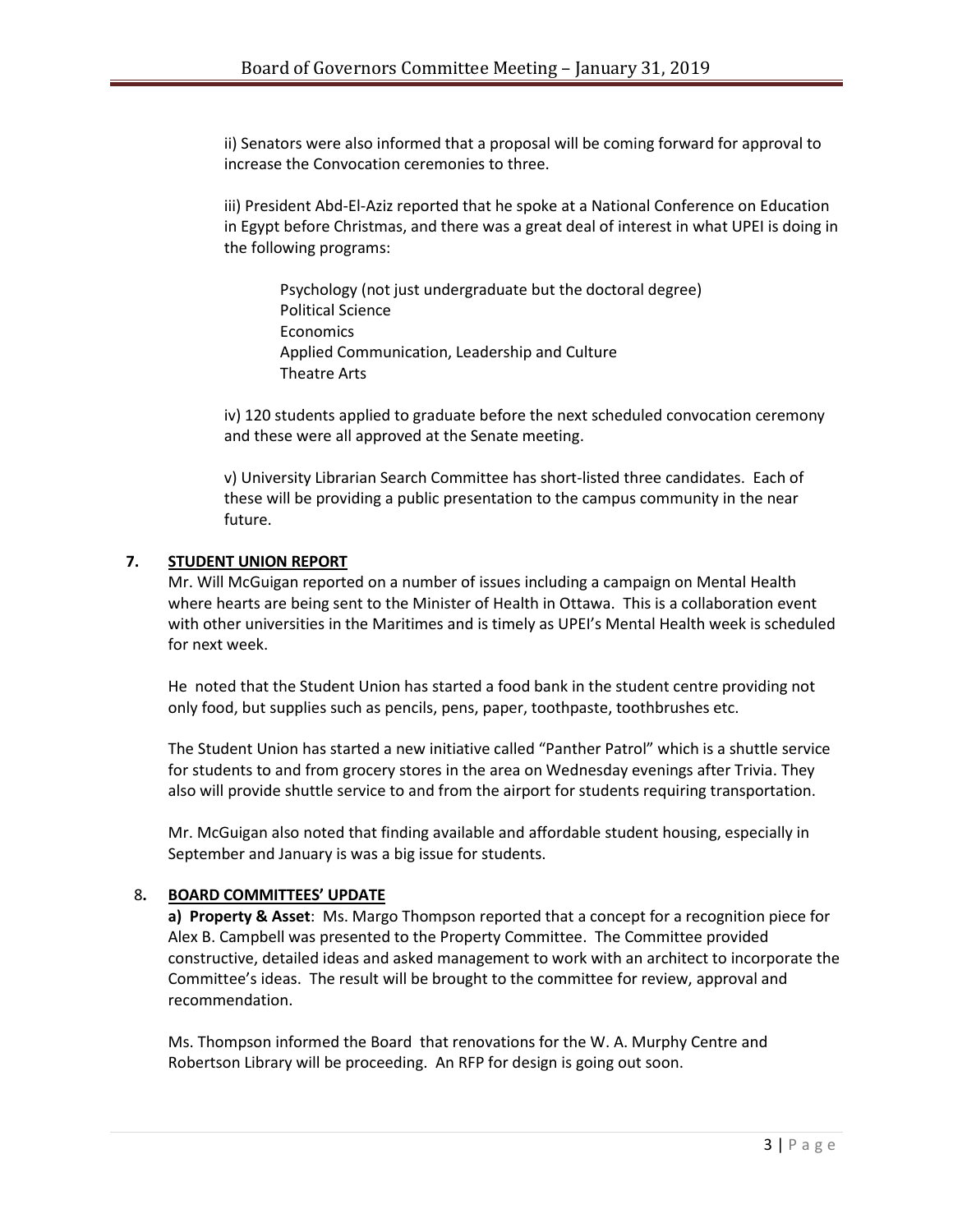Ms. Thompson also noted that her Committee received an update on the Canada Games 2023 from the President. The President provided details to Board members as well. Following a great deal of discussion, the following motion was proposed:

### **3) MOVED by Ms. Margo Thompson, SECONDED by Professor Tim Carroll that the UPEI Board of Governors recommends that Administration proceed to RFP for design of the new residence building, at a cost up to, but not exceeding, \$100,000. CARRIED**

b) Finance and Audit: Mr. Alex MacBeath stated that the Committee met on January 22<sup>nd</sup>. He highlighted the following:

- Project Beacon The Committee received a power point presentation on the status of Project Beacon. The Go-Live Date for HR/Payroll has been moved to July. Management is developing a comprehensive Communication Plan to support the Go-Live Event.
- Network Revitalization The CIO reported that an RFP was issued in December and three vendors responded. Each vendor will be providing a presentation and a successful proponent will be selected afterwards. The electrical system upgrade is on hold until the RFP is finalized, and a summary report has already been completed on what needs to be done.
- Internal Audit Reports The Committee received an Internal Audit Report on Hiring of Tenure-Track Faculty. The Committee also received a follow up report on the Bookstore Audit and will soon be receiving a Campus Accessibility Audit report.
- The Internal Auditor carried out a fact-finding process on Synapse. The Finance and Audit Committee will establish a sub-committee to make recommendations to the Finance and Audit Committee regarding:
	- Management of IP at the University and the transfer of knowledge and innovation developed within UPEI
	- Appropriate model(s) including assessing the role, objectives, purpose and structure of Synapse

The President reported that he will present the budget at the next Finance & Audit Committee meeting. The Committee also received the Operating Budget to Actual Report (second trimester) for Fiscal 2018-2019.

**c) Development, FR and ER**: Ms. Kathy Hambly reported that the Committee met on January 23, 2019. She highlighted a number of items including the  $50<sup>th</sup>$  Anniversary Celebrations that are being arranged. There are a number of other events planned and a list of these was provided to Board members

UPEI is hosting the NIBS Case Competitions in February, 2019 with approximately 16 countries represented. This is a prestigious event and our students usually do very well.